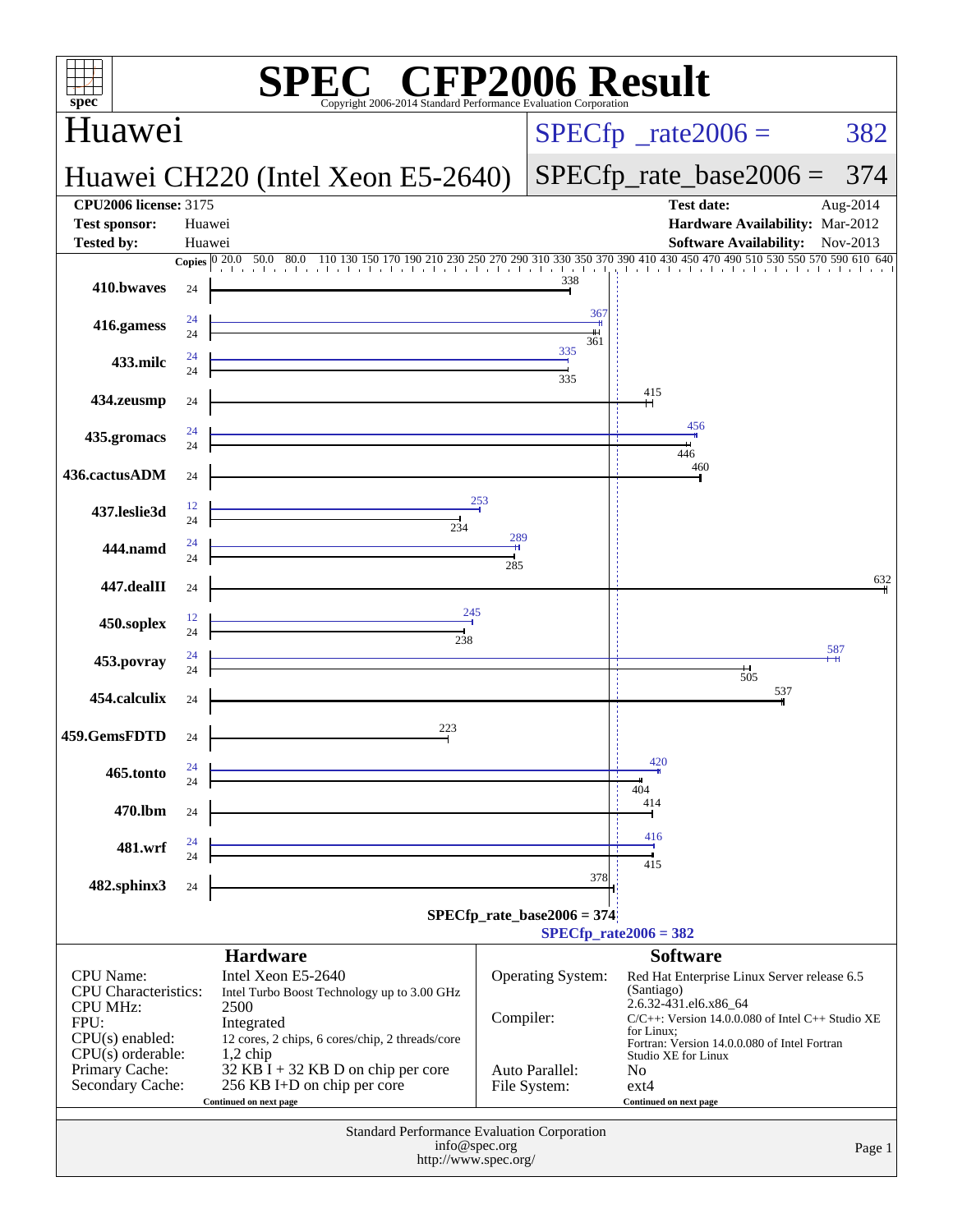## **Huawei**

## $SPECTp_rate2006 = 382$

## Huawei CH220 (Intel Xeon E5-2640)

# [SPECfp\\_rate\\_base2006 =](http://www.spec.org/auto/cpu2006/Docs/result-fields.html#SPECfpratebase2006) 374

#### **[CPU2006 license:](http://www.spec.org/auto/cpu2006/Docs/result-fields.html#CPU2006license)** 3175 **[Test date:](http://www.spec.org/auto/cpu2006/Docs/result-fields.html#Testdate)** Aug-2014

**[Test sponsor:](http://www.spec.org/auto/cpu2006/Docs/result-fields.html#Testsponsor)** Huawei **[Hardware Availability:](http://www.spec.org/auto/cpu2006/Docs/result-fields.html#HardwareAvailability)** Mar-2012 **[Tested by:](http://www.spec.org/auto/cpu2006/Docs/result-fields.html#Testedby)** Huawei **[Software Availability:](http://www.spec.org/auto/cpu2006/Docs/result-fields.html#SoftwareAvailability)** Nov-2013 [L3 Cache:](http://www.spec.org/auto/cpu2006/Docs/result-fields.html#L3Cache) 15 MB I+D on chip per chip<br>Other Cache: None [Other Cache:](http://www.spec.org/auto/cpu2006/Docs/result-fields.html#OtherCache) [Memory:](http://www.spec.org/auto/cpu2006/Docs/result-fields.html#Memory) 256 GB (16 x 16 GB 2Rx4 PC3-12800R-11, ECC, running at 1333 MHz) [Disk Subsystem:](http://www.spec.org/auto/cpu2006/Docs/result-fields.html#DiskSubsystem) 1 x 600 GB SAS, 10000 RPM [Other Hardware:](http://www.spec.org/auto/cpu2006/Docs/result-fields.html#OtherHardware) None [System State:](http://www.spec.org/auto/cpu2006/Docs/result-fields.html#SystemState) Run level 3 (multi-user)<br>Base Pointers: 32/64-bit [Base Pointers:](http://www.spec.org/auto/cpu2006/Docs/result-fields.html#BasePointers) [Peak Pointers:](http://www.spec.org/auto/cpu2006/Docs/result-fields.html#PeakPointers) 32/64-bit

| Disk Subsystem:<br>Other Hardware: |               | None           | running at 1333 MHz) | 1 x 600 GB SAS, 10000 RPM |       |                | Other Software:<br>None |               |                |              |                |              |                |              |  |
|------------------------------------|---------------|----------------|----------------------|---------------------------|-------|----------------|-------------------------|---------------|----------------|--------------|----------------|--------------|----------------|--------------|--|
| <b>Results Table</b>               |               |                |                      |                           |       |                |                         |               |                |              |                |              |                |              |  |
|                                    | <b>Base</b>   |                |                      |                           |       |                |                         | <b>Peak</b>   |                |              |                |              |                |              |  |
| <b>Benchmark</b>                   | <b>Copies</b> | <b>Seconds</b> | Ratio                | <b>Seconds</b>            | Ratio | <b>Seconds</b> | Ratio                   | <b>Copies</b> | <b>Seconds</b> | <b>Ratio</b> | <b>Seconds</b> | <b>Ratio</b> | <b>Seconds</b> | <b>Ratio</b> |  |
| 410.bwayes                         | 24            | 966            | 338                  | 967                       | 337   | 966            | 338                     | 24            | 966            | 338          | 967            | 337          | 966            | 338          |  |
| 416.gamess                         | 24            | 1290           | 364                  | 1309                      | 359   | 1301           | 361                     | 24            | 1289           | 365          | 1281           | 367          | 1280           | 367          |  |
| 433.milc                           | 24            | 657            | 335                  | 657                       | 335   | 657            | 335                     | 24            | 657            | 335          | 657            | 335          | 657            | 335          |  |
| 434.zeusmp                         | 24            | 526            | 415                  | 534                       | 409   | 526            | 415                     | 24            | 526            | 415          | 534            | 409          | 526            | 415          |  |
| 435.gromacs                        | 24            | 384            | 446                  | 384                       | 446   | 381            | 450                     | 24            | 376            | 456          | 377            | 454          | 376            | 456          |  |
| 436.cactusADM                      | 24            | 624            | 460                  | 623                       | 460   | 626            | 459                     | 24            | 624            | 460          | 623            | 460          | 626            | 459          |  |
| 437.leslie3d                       | 24            | 966            | 234                  | 966                       | 234   | 963            | 234                     | 12            | 446            | 253          | 447            | 253          | 447            | 253          |  |
| 444.namd                           | 24            | 674            | 285                  | 676                       | 285   | 674            | 285                     | 24            | 663            | 290          | 672            | 286          | 665            | 289          |  |
| 447.dealII                         | 24            | 434            | 632                  | 435                       | 632   | 433            | 634                     | 24            | 434            | 632          | 435            | 632          | 433            | 634          |  |
| 450.soplex                         | 24            | 841            | 238                  | 843                       | 237   | 841            | 238                     | 12            | 407            | 246          | 408            | 245          | 409            | 245          |  |
| 453.povray                         | 24            | 252            | 506                  | 255                       | 500   | 253            | 505                     | 24            | 221            | 579          | 217            | 589          | 218            | 587          |  |
| 454.calculix                       | 24            | 370            | 535                  | 368                       | 537   | 368            | 538                     | 24            | 370            | 535          | 368            | 537          | 368            | 538          |  |
| 459.GemsFDTD                       | 24            | 1142           | 223                  | 1142                      | 223   | 1142           | 223                     | 24            | 1142           | 223          | 1142           | 223          | 1142           | 223          |  |
| 465.tonto                          | 24            | 585            | 404                  | 587                       | 402   | 584            | 405                     | 24            | 560            | 422          | 562            | 420          | 563            | 419          |  |
| 470.1bm                            | 24            | 796            | 414                  | 796                       | 414   | 796            | 414                     | 24            | 796            | 414          | 796            | 414          | 796            | 414          |  |
| 481.wrf                            | 24            | 646            | 415                  | 648                       | 414   | 646            | 415                     | 24            | 645            | 416          | 644            | 416          | 645            | 416          |  |

[482.sphinx3](http://www.spec.org/auto/cpu2006/Docs/482.sphinx3.html) 24 1236 378 **[1238](http://www.spec.org/auto/cpu2006/Docs/result-fields.html#Median) [378](http://www.spec.org/auto/cpu2006/Docs/result-fields.html#Median)** 1238 378 24 1236 378 **[1238](http://www.spec.org/auto/cpu2006/Docs/result-fields.html#Median) [378](http://www.spec.org/auto/cpu2006/Docs/result-fields.html#Median)** 1238 378 Results appear in the [order in which they were run.](http://www.spec.org/auto/cpu2006/Docs/result-fields.html#RunOrder) Bold underlined text [indicates a median measurement.](http://www.spec.org/auto/cpu2006/Docs/result-fields.html#Median)

#### **[Submit Notes](http://www.spec.org/auto/cpu2006/Docs/result-fields.html#SubmitNotes)**

 The numactl mechanism was used to bind copies to processors. The config file option 'submit' was used to generate numactl commands to bind each copy to a specific processor. For details, please see the config file.

### **[Operating System Notes](http://www.spec.org/auto/cpu2006/Docs/result-fields.html#OperatingSystemNotes)**

Stack size set to unlimited using "ulimit -s unlimited"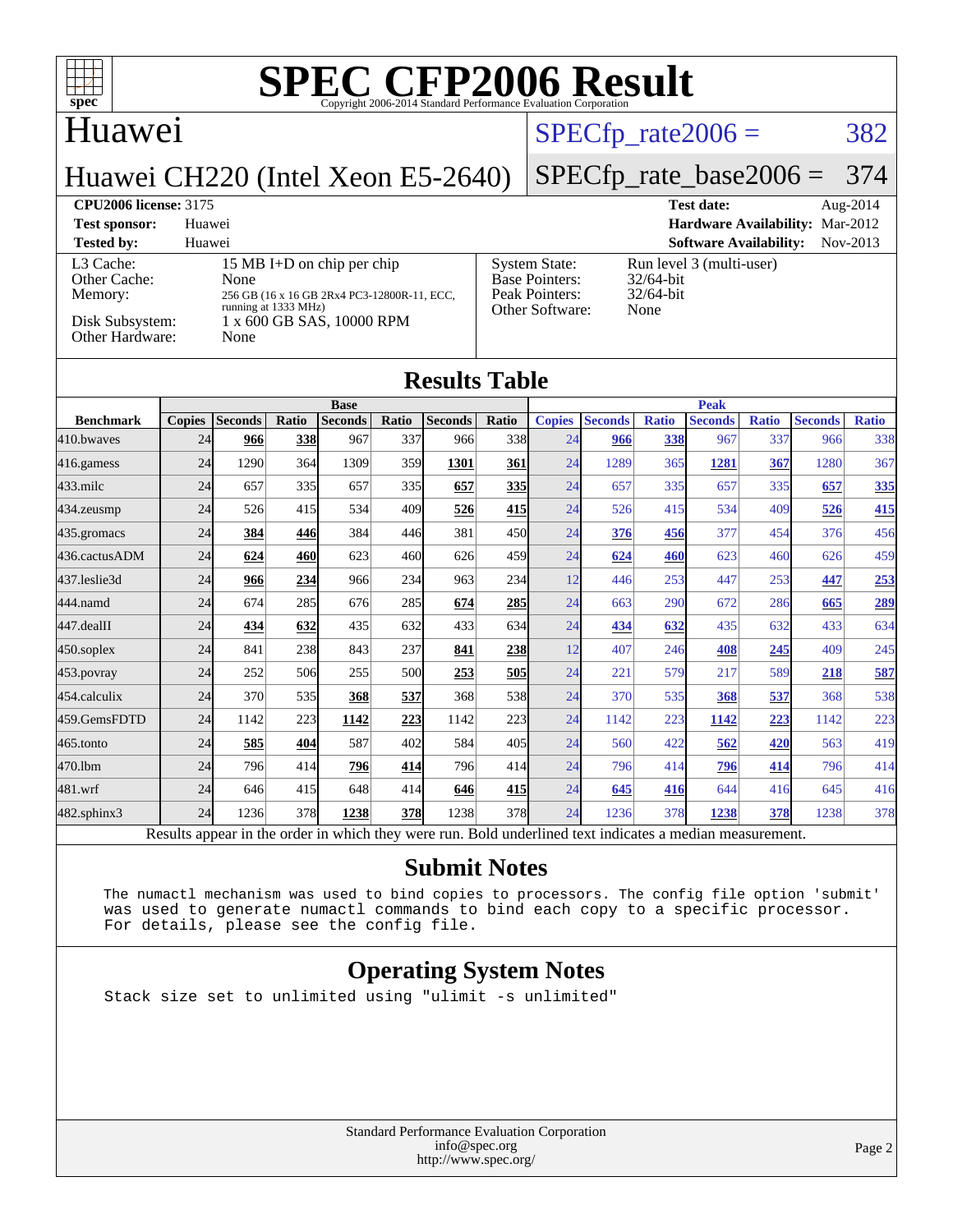

### Huawei

 $SPECTp\_rate2006 = 382$ 

[SPECfp\\_rate\\_base2006 =](http://www.spec.org/auto/cpu2006/Docs/result-fields.html#SPECfpratebase2006) 374

### Huawei CH220 (Intel Xeon E5-2640)

**[Tested by:](http://www.spec.org/auto/cpu2006/Docs/result-fields.html#Testedby)** Huawei **[Software Availability:](http://www.spec.org/auto/cpu2006/Docs/result-fields.html#SoftwareAvailability)** Nov-2013

**[CPU2006 license:](http://www.spec.org/auto/cpu2006/Docs/result-fields.html#CPU2006license)** 3175 **[Test date:](http://www.spec.org/auto/cpu2006/Docs/result-fields.html#Testdate)** Aug-2014 **[Test sponsor:](http://www.spec.org/auto/cpu2006/Docs/result-fields.html#Testsponsor)** Huawei **[Hardware Availability:](http://www.spec.org/auto/cpu2006/Docs/result-fields.html#HardwareAvailability)** Mar-2012

#### **[Platform Notes](http://www.spec.org/auto/cpu2006/Docs/result-fields.html#PlatformNotes)**

Standard Performance Evaluation Corporation [info@spec.org](mailto:info@spec.org) BIOS configuration: Set Power Efficiency Mode to Custom Baseboard Management Controller used to adjust the fan speed to 100% Sysinfo program /spec14/config/sysinfo.rev6818 \$Rev: 6818 \$ \$Date:: 2012-07-17 #\$ e86d102572650a6e4d596a3cee98f191 running on SPECCPU Wed Aug 20 08:25:51 2014 This section contains SUT (System Under Test) info as seen by some common utilities. To remove or add to this section, see: <http://www.spec.org/cpu2006/Docs/config.html#sysinfo> From /proc/cpuinfo model name : Intel(R) Xeon(R) CPU E5-2640 0 @ 2.50GHz 2 "physical id"s (chips) 24 "processors" cores, siblings (Caution: counting these is hw and system dependent. The following excerpts from /proc/cpuinfo might not be reliable. Use with caution.) cpu cores : 6 siblings : 12 physical 0: cores 0 1 2 3 4 5 physical 1: cores 0 1 2 3 4 5 cache size : 15360 KB From /proc/meminfo<br>MemTotal: 264478184 kB HugePages\_Total: 0<br>Hugepagesize: 2048 kB Hugepagesize: /usr/bin/lsb\_release -d Red Hat Enterprise Linux Server release 6.5 (Santiago) From /etc/\*release\* /etc/\*version\* redhat-release: Red Hat Enterprise Linux Server release 6.5 (Santiago) system-release: Red Hat Enterprise Linux Server release 6.5 (Santiago) system-release-cpe: cpe:/o:redhat:enterprise\_linux:6server:ga:server uname -a: Linux SPECCPU 2.6.32-431.el6.x86\_64 #1 SMP Sun Nov 10 22:19:54 EST 2013 x86\_64 x86\_64 x86\_64 GNU/Linux run-level 3 Aug 19 19:56 SPEC is set to: /spec14 Filesystem Type Size Used Avail Use% Mounted on /dev/sda2 ext4 543G 98G 418G 19% / Additional information from dmidecode: BIOS Insyde Corp. RMIBV379 03/19/2014 Memory: 16x Hynix HMT42GR7MFR4C-PB 16 GB 1333 MHz 2 rank 8x NO DIMM NO DIMM Continued on next page

<http://www.spec.org/>

Page 3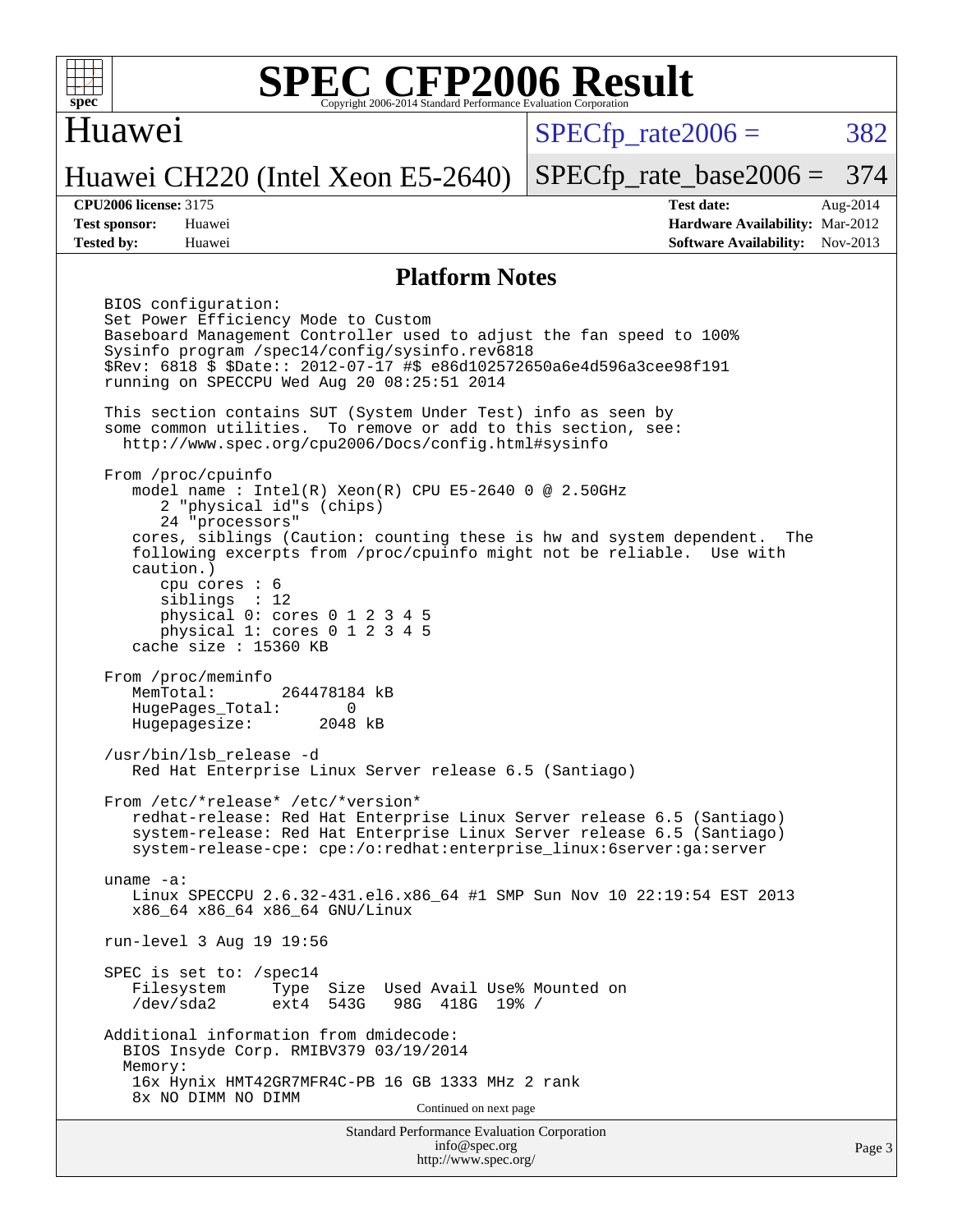

### Huawei

 $SPECTp\_rate2006 = 382$ 

### Huawei CH220 (Intel Xeon E5-2640)

#### **[CPU2006 license:](http://www.spec.org/auto/cpu2006/Docs/result-fields.html#CPU2006license)** 3175 **[Test date:](http://www.spec.org/auto/cpu2006/Docs/result-fields.html#Testdate)** Aug-2014

[SPECfp\\_rate\\_base2006 =](http://www.spec.org/auto/cpu2006/Docs/result-fields.html#SPECfpratebase2006) 374

**[Test sponsor:](http://www.spec.org/auto/cpu2006/Docs/result-fields.html#Testsponsor)** Huawei **[Hardware Availability:](http://www.spec.org/auto/cpu2006/Docs/result-fields.html#HardwareAvailability)** Mar-2012 **[Tested by:](http://www.spec.org/auto/cpu2006/Docs/result-fields.html#Testedby)** Huawei **[Software Availability:](http://www.spec.org/auto/cpu2006/Docs/result-fields.html#SoftwareAvailability)** Nov-2013

#### **[Platform Notes \(Continued\)](http://www.spec.org/auto/cpu2006/Docs/result-fields.html#PlatformNotes)**

(End of data from sysinfo program)

#### **[General Notes](http://www.spec.org/auto/cpu2006/Docs/result-fields.html#GeneralNotes)**

Environment variables set by runspec before the start of the run: LD\_LIBRARY\_PATH = "/spec14/libs/32:/spec14/libs/64:/spec14/sh"

 Binaries compiled on a system with 1x Core i7-860 CPU + 8GB memory using RedHat EL 6.4 Transparent Huge Pages enabled with: echo always > /sys/kernel/mm/redhat\_transparent\_hugepage/enabled Filesystem page cache cleared with: echo 1> /proc/sys/vm/drop\_caches runspec command invoked through numactl i.e.: numactl --interleave=all runspec <etc>

## **[Base Compiler Invocation](http://www.spec.org/auto/cpu2006/Docs/result-fields.html#BaseCompilerInvocation)**

 $C$  benchmarks:<br>icc  $-m64$ 

[C++ benchmarks:](http://www.spec.org/auto/cpu2006/Docs/result-fields.html#CXXbenchmarks) [icpc -m64](http://www.spec.org/cpu2006/results/res2014q3/cpu2006-20140902-31154.flags.html#user_CXXbase_intel_icpc_64bit_bedb90c1146cab66620883ef4f41a67e)

[Fortran benchmarks](http://www.spec.org/auto/cpu2006/Docs/result-fields.html#Fortranbenchmarks): [ifort -m64](http://www.spec.org/cpu2006/results/res2014q3/cpu2006-20140902-31154.flags.html#user_FCbase_intel_ifort_64bit_ee9d0fb25645d0210d97eb0527dcc06e)

[Benchmarks using both Fortran and C](http://www.spec.org/auto/cpu2006/Docs/result-fields.html#BenchmarksusingbothFortranandC): [icc -m64](http://www.spec.org/cpu2006/results/res2014q3/cpu2006-20140902-31154.flags.html#user_CC_FCbase_intel_icc_64bit_0b7121f5ab7cfabee23d88897260401c) [ifort -m64](http://www.spec.org/cpu2006/results/res2014q3/cpu2006-20140902-31154.flags.html#user_CC_FCbase_intel_ifort_64bit_ee9d0fb25645d0210d97eb0527dcc06e)

## **[Base Portability Flags](http://www.spec.org/auto/cpu2006/Docs/result-fields.html#BasePortabilityFlags)**

| 410.bwaves: -DSPEC CPU LP64                |  |
|--------------------------------------------|--|
| 416.gamess: -DSPEC_CPU_LP64                |  |
| 433.milc: -DSPEC CPU LP64                  |  |
| 434.zeusmp: -DSPEC_CPU_LP64                |  |
| 435.gromacs: -DSPEC_CPU_LP64 -nofor_main   |  |
| 436.cactusADM: -DSPEC CPU LP64 -nofor main |  |
| 437.leslie3d: -DSPEC CPU LP64              |  |
| 444.namd: - DSPEC CPU LP64                 |  |
| 447.dealII: -DSPEC_CPU LP64                |  |
| 450.soplex: -DSPEC_CPU_LP64                |  |
| 453.povray: -DSPEC_CPU_LP64                |  |
| 454.calculix: - DSPEC_CPU_LP64 -nofor_main |  |
| 459. GemsFDTD: - DSPEC CPU LP64            |  |

Continued on next page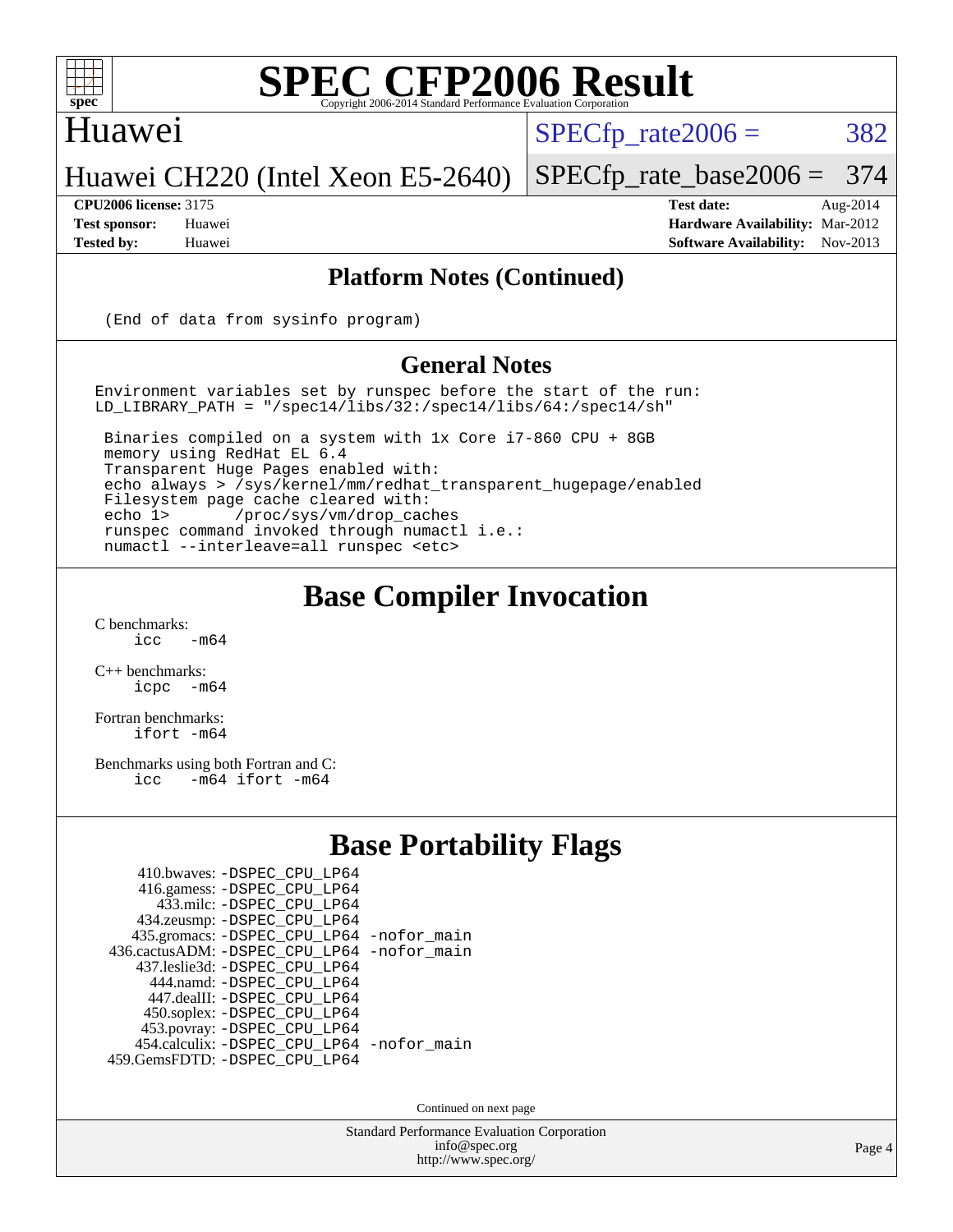

### Huawei

 $SPECTp\_rate2006 = 382$ 

Huawei CH220 (Intel Xeon E5-2640)

[SPECfp\\_rate\\_base2006 =](http://www.spec.org/auto/cpu2006/Docs/result-fields.html#SPECfpratebase2006) 374

**[CPU2006 license:](http://www.spec.org/auto/cpu2006/Docs/result-fields.html#CPU2006license)** 3175 **[Test date:](http://www.spec.org/auto/cpu2006/Docs/result-fields.html#Testdate)** Aug-2014 **[Test sponsor:](http://www.spec.org/auto/cpu2006/Docs/result-fields.html#Testsponsor)** Huawei **[Hardware Availability:](http://www.spec.org/auto/cpu2006/Docs/result-fields.html#HardwareAvailability)** Mar-2012 **[Tested by:](http://www.spec.org/auto/cpu2006/Docs/result-fields.html#Testedby)** Huawei **[Software Availability:](http://www.spec.org/auto/cpu2006/Docs/result-fields.html#SoftwareAvailability)** Nov-2013

## **[Base Portability Flags \(Continued\)](http://www.spec.org/auto/cpu2006/Docs/result-fields.html#BasePortabilityFlags)**

 465.tonto: [-DSPEC\\_CPU\\_LP64](http://www.spec.org/cpu2006/results/res2014q3/cpu2006-20140902-31154.flags.html#suite_basePORTABILITY465_tonto_DSPEC_CPU_LP64) 470.lbm: [-DSPEC\\_CPU\\_LP64](http://www.spec.org/cpu2006/results/res2014q3/cpu2006-20140902-31154.flags.html#suite_basePORTABILITY470_lbm_DSPEC_CPU_LP64) 482.sphinx3: [-DSPEC\\_CPU\\_LP64](http://www.spec.org/cpu2006/results/res2014q3/cpu2006-20140902-31154.flags.html#suite_basePORTABILITY482_sphinx3_DSPEC_CPU_LP64)

481.wrf: [-DSPEC\\_CPU\\_LP64](http://www.spec.org/cpu2006/results/res2014q3/cpu2006-20140902-31154.flags.html#suite_basePORTABILITY481_wrf_DSPEC_CPU_LP64) [-DSPEC\\_CPU\\_CASE\\_FLAG](http://www.spec.org/cpu2006/results/res2014q3/cpu2006-20140902-31154.flags.html#b481.wrf_baseCPORTABILITY_DSPEC_CPU_CASE_FLAG) [-DSPEC\\_CPU\\_LINUX](http://www.spec.org/cpu2006/results/res2014q3/cpu2006-20140902-31154.flags.html#b481.wrf_baseCPORTABILITY_DSPEC_CPU_LINUX)

**[Base Optimization Flags](http://www.spec.org/auto/cpu2006/Docs/result-fields.html#BaseOptimizationFlags)**

[C benchmarks](http://www.spec.org/auto/cpu2006/Docs/result-fields.html#Cbenchmarks):

[-xAVX](http://www.spec.org/cpu2006/results/res2014q3/cpu2006-20140902-31154.flags.html#user_CCbase_f-xAVX) [-ipo](http://www.spec.org/cpu2006/results/res2014q3/cpu2006-20140902-31154.flags.html#user_CCbase_f-ipo) [-O3](http://www.spec.org/cpu2006/results/res2014q3/cpu2006-20140902-31154.flags.html#user_CCbase_f-O3) [-no-prec-div](http://www.spec.org/cpu2006/results/res2014q3/cpu2006-20140902-31154.flags.html#user_CCbase_f-no-prec-div) [-opt-prefetch](http://www.spec.org/cpu2006/results/res2014q3/cpu2006-20140902-31154.flags.html#user_CCbase_f-opt-prefetch) [-auto-p32](http://www.spec.org/cpu2006/results/res2014q3/cpu2006-20140902-31154.flags.html#user_CCbase_f-auto-p32) [-ansi-alias](http://www.spec.org/cpu2006/results/res2014q3/cpu2006-20140902-31154.flags.html#user_CCbase_f-ansi-alias) [-opt-mem-layout-trans=3](http://www.spec.org/cpu2006/results/res2014q3/cpu2006-20140902-31154.flags.html#user_CCbase_f-opt-mem-layout-trans_a7b82ad4bd7abf52556d4961a2ae94d5)

[C++ benchmarks:](http://www.spec.org/auto/cpu2006/Docs/result-fields.html#CXXbenchmarks)

[-xAVX](http://www.spec.org/cpu2006/results/res2014q3/cpu2006-20140902-31154.flags.html#user_CXXbase_f-xAVX) [-ipo](http://www.spec.org/cpu2006/results/res2014q3/cpu2006-20140902-31154.flags.html#user_CXXbase_f-ipo) [-O3](http://www.spec.org/cpu2006/results/res2014q3/cpu2006-20140902-31154.flags.html#user_CXXbase_f-O3) [-no-prec-div](http://www.spec.org/cpu2006/results/res2014q3/cpu2006-20140902-31154.flags.html#user_CXXbase_f-no-prec-div) [-opt-prefetch](http://www.spec.org/cpu2006/results/res2014q3/cpu2006-20140902-31154.flags.html#user_CXXbase_f-opt-prefetch) [-auto-p32](http://www.spec.org/cpu2006/results/res2014q3/cpu2006-20140902-31154.flags.html#user_CXXbase_f-auto-p32) [-ansi-alias](http://www.spec.org/cpu2006/results/res2014q3/cpu2006-20140902-31154.flags.html#user_CXXbase_f-ansi-alias) [-opt-mem-layout-trans=3](http://www.spec.org/cpu2006/results/res2014q3/cpu2006-20140902-31154.flags.html#user_CXXbase_f-opt-mem-layout-trans_a7b82ad4bd7abf52556d4961a2ae94d5)

[Fortran benchmarks](http://www.spec.org/auto/cpu2006/Docs/result-fields.html#Fortranbenchmarks):

[-xAVX](http://www.spec.org/cpu2006/results/res2014q3/cpu2006-20140902-31154.flags.html#user_FCbase_f-xAVX) [-ipo](http://www.spec.org/cpu2006/results/res2014q3/cpu2006-20140902-31154.flags.html#user_FCbase_f-ipo) [-O3](http://www.spec.org/cpu2006/results/res2014q3/cpu2006-20140902-31154.flags.html#user_FCbase_f-O3) [-no-prec-div](http://www.spec.org/cpu2006/results/res2014q3/cpu2006-20140902-31154.flags.html#user_FCbase_f-no-prec-div) [-opt-prefetch](http://www.spec.org/cpu2006/results/res2014q3/cpu2006-20140902-31154.flags.html#user_FCbase_f-opt-prefetch)

[Benchmarks using both Fortran and C](http://www.spec.org/auto/cpu2006/Docs/result-fields.html#BenchmarksusingbothFortranandC):

[-xAVX](http://www.spec.org/cpu2006/results/res2014q3/cpu2006-20140902-31154.flags.html#user_CC_FCbase_f-xAVX) [-ipo](http://www.spec.org/cpu2006/results/res2014q3/cpu2006-20140902-31154.flags.html#user_CC_FCbase_f-ipo) [-O3](http://www.spec.org/cpu2006/results/res2014q3/cpu2006-20140902-31154.flags.html#user_CC_FCbase_f-O3) [-no-prec-div](http://www.spec.org/cpu2006/results/res2014q3/cpu2006-20140902-31154.flags.html#user_CC_FCbase_f-no-prec-div) [-opt-prefetch](http://www.spec.org/cpu2006/results/res2014q3/cpu2006-20140902-31154.flags.html#user_CC_FCbase_f-opt-prefetch) [-auto-p32](http://www.spec.org/cpu2006/results/res2014q3/cpu2006-20140902-31154.flags.html#user_CC_FCbase_f-auto-p32) [-ansi-alias](http://www.spec.org/cpu2006/results/res2014q3/cpu2006-20140902-31154.flags.html#user_CC_FCbase_f-ansi-alias) [-opt-mem-layout-trans=3](http://www.spec.org/cpu2006/results/res2014q3/cpu2006-20140902-31154.flags.html#user_CC_FCbase_f-opt-mem-layout-trans_a7b82ad4bd7abf52556d4961a2ae94d5)

## **[Peak Compiler Invocation](http://www.spec.org/auto/cpu2006/Docs/result-fields.html#PeakCompilerInvocation)**

[C benchmarks](http://www.spec.org/auto/cpu2006/Docs/result-fields.html#Cbenchmarks):  $\text{icc}$   $-\text{m64}$ 

[C++ benchmarks \(except as noted below\):](http://www.spec.org/auto/cpu2006/Docs/result-fields.html#CXXbenchmarksexceptasnotedbelow) [icpc -m64](http://www.spec.org/cpu2006/results/res2014q3/cpu2006-20140902-31154.flags.html#user_CXXpeak_intel_icpc_64bit_bedb90c1146cab66620883ef4f41a67e)

450.soplex: [icpc -m32](http://www.spec.org/cpu2006/results/res2014q3/cpu2006-20140902-31154.flags.html#user_peakCXXLD450_soplex_intel_icpc_4e5a5ef1a53fd332b3c49e69c3330699)

[Fortran benchmarks](http://www.spec.org/auto/cpu2006/Docs/result-fields.html#Fortranbenchmarks): [ifort -m64](http://www.spec.org/cpu2006/results/res2014q3/cpu2006-20140902-31154.flags.html#user_FCpeak_intel_ifort_64bit_ee9d0fb25645d0210d97eb0527dcc06e)

[Benchmarks using both Fortran and C](http://www.spec.org/auto/cpu2006/Docs/result-fields.html#BenchmarksusingbothFortranandC): [icc -m64](http://www.spec.org/cpu2006/results/res2014q3/cpu2006-20140902-31154.flags.html#user_CC_FCpeak_intel_icc_64bit_0b7121f5ab7cfabee23d88897260401c) [ifort -m64](http://www.spec.org/cpu2006/results/res2014q3/cpu2006-20140902-31154.flags.html#user_CC_FCpeak_intel_ifort_64bit_ee9d0fb25645d0210d97eb0527dcc06e)

## **[Peak Portability Flags](http://www.spec.org/auto/cpu2006/Docs/result-fields.html#PeakPortabilityFlags)**

 410.bwaves: [-DSPEC\\_CPU\\_LP64](http://www.spec.org/cpu2006/results/res2014q3/cpu2006-20140902-31154.flags.html#suite_peakPORTABILITY410_bwaves_DSPEC_CPU_LP64) 416.gamess: [-DSPEC\\_CPU\\_LP64](http://www.spec.org/cpu2006/results/res2014q3/cpu2006-20140902-31154.flags.html#suite_peakPORTABILITY416_gamess_DSPEC_CPU_LP64) 433.milc: [-DSPEC\\_CPU\\_LP64](http://www.spec.org/cpu2006/results/res2014q3/cpu2006-20140902-31154.flags.html#suite_peakPORTABILITY433_milc_DSPEC_CPU_LP64)

Continued on next page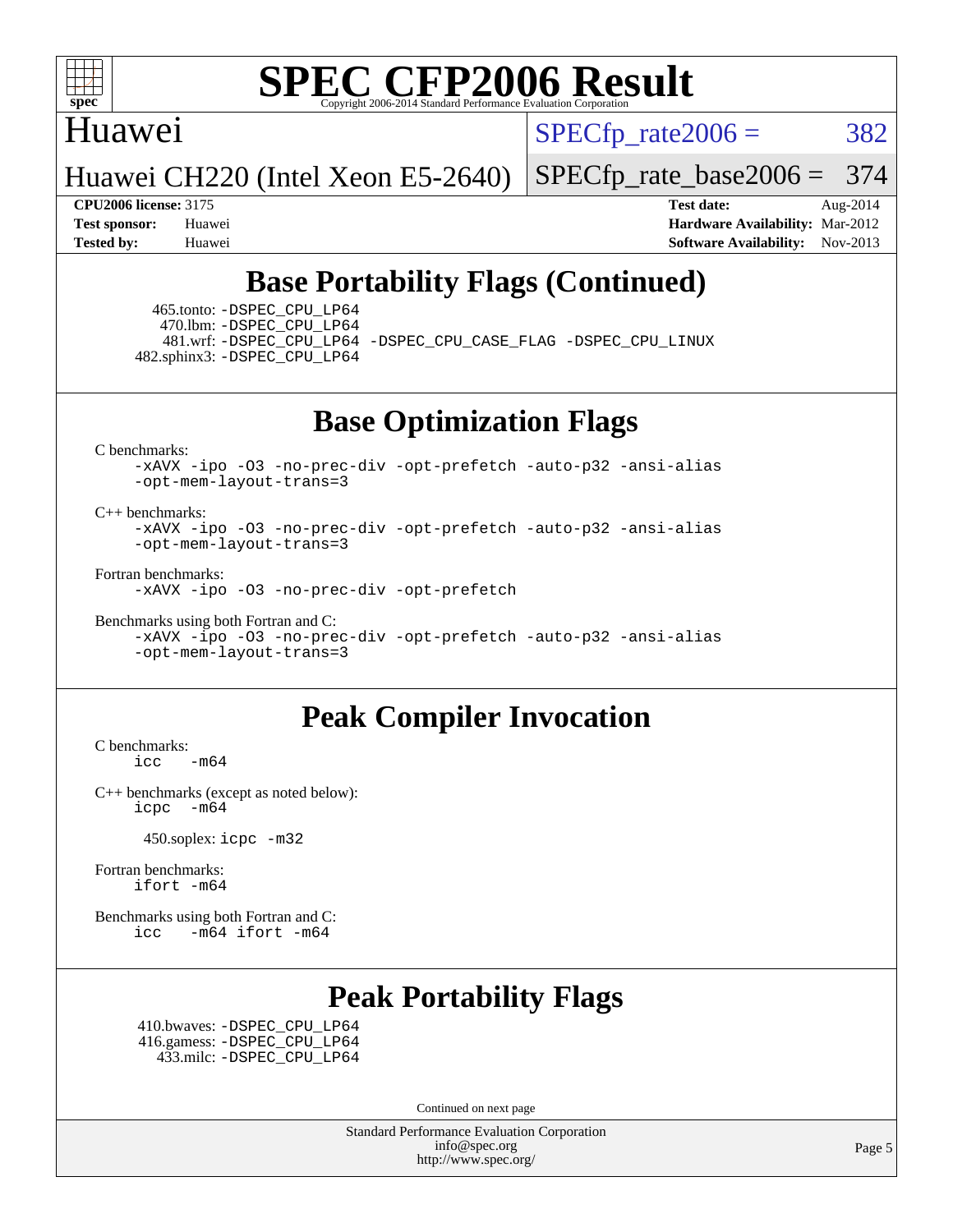

## Huawei

 $SPECTp\_rate2006 = 382$ 

Huawei CH220 (Intel Xeon E5-2640)

[SPECfp\\_rate\\_base2006 =](http://www.spec.org/auto/cpu2006/Docs/result-fields.html#SPECfpratebase2006) 374

**[CPU2006 license:](http://www.spec.org/auto/cpu2006/Docs/result-fields.html#CPU2006license)** 3175 **[Test date:](http://www.spec.org/auto/cpu2006/Docs/result-fields.html#Testdate)** Aug-2014 **[Test sponsor:](http://www.spec.org/auto/cpu2006/Docs/result-fields.html#Testsponsor)** Huawei **[Hardware Availability:](http://www.spec.org/auto/cpu2006/Docs/result-fields.html#HardwareAvailability)** Mar-2012 **[Tested by:](http://www.spec.org/auto/cpu2006/Docs/result-fields.html#Testedby)** Huawei **[Software Availability:](http://www.spec.org/auto/cpu2006/Docs/result-fields.html#SoftwareAvailability)** Nov-2013

## **[Peak Portability Flags \(Continued\)](http://www.spec.org/auto/cpu2006/Docs/result-fields.html#PeakPortabilityFlags)**

| 434.zeusmp: - DSPEC_CPU_LP64                                   |  |
|----------------------------------------------------------------|--|
| 435.gromacs: -DSPEC_CPU_LP64 -nofor_main                       |  |
| 436.cactusADM: - DSPEC CPU LP64 - nofor main                   |  |
| 437.leslie3d: -DSPEC CPU LP64                                  |  |
| 444.namd: -DSPEC CPU LP64                                      |  |
| 447.dealII: -DSPEC_CPU_LP64                                    |  |
| 453.povray: -DSPEC_CPU_LP64                                    |  |
| 454.calculix: -DSPEC CPU LP64 -nofor main                      |  |
| 459.GemsFDTD: -DSPEC CPU LP64                                  |  |
| 465.tonto: -DSPEC CPU LP64                                     |  |
| 470.1bm: - DSPEC CPU LP64                                      |  |
| 481.wrf: -DSPEC CPU_LP64 -DSPEC_CPU_CASE_FLAG -DSPEC_CPU_LINUX |  |
| 482.sphinx3: -DSPEC CPU LP64                                   |  |

## **[Peak Optimization Flags](http://www.spec.org/auto/cpu2006/Docs/result-fields.html#PeakOptimizationFlags)**

[C benchmarks](http://www.spec.org/auto/cpu2006/Docs/result-fields.html#Cbenchmarks):

 433.milc: [-xAVX](http://www.spec.org/cpu2006/results/res2014q3/cpu2006-20140902-31154.flags.html#user_peakPASS2_CFLAGSPASS2_LDFLAGS433_milc_f-xAVX)(pass 2) [-prof-gen](http://www.spec.org/cpu2006/results/res2014q3/cpu2006-20140902-31154.flags.html#user_peakPASS1_CFLAGSPASS1_LDFLAGS433_milc_prof_gen_e43856698f6ca7b7e442dfd80e94a8fc)(pass 1) [-ipo](http://www.spec.org/cpu2006/results/res2014q3/cpu2006-20140902-31154.flags.html#user_peakPASS2_CFLAGSPASS2_LDFLAGS433_milc_f-ipo)(pass 2) [-O3](http://www.spec.org/cpu2006/results/res2014q3/cpu2006-20140902-31154.flags.html#user_peakPASS2_CFLAGSPASS2_LDFLAGS433_milc_f-O3)(pass 2) [-no-prec-div](http://www.spec.org/cpu2006/results/res2014q3/cpu2006-20140902-31154.flags.html#user_peakPASS2_CFLAGSPASS2_LDFLAGS433_milc_f-no-prec-div)(pass 2) [-opt-mem-layout-trans=3](http://www.spec.org/cpu2006/results/res2014q3/cpu2006-20140902-31154.flags.html#user_peakPASS2_CFLAGS433_milc_f-opt-mem-layout-trans_a7b82ad4bd7abf52556d4961a2ae94d5)(pass 2) [-prof-use](http://www.spec.org/cpu2006/results/res2014q3/cpu2006-20140902-31154.flags.html#user_peakPASS2_CFLAGSPASS2_LDFLAGS433_milc_prof_use_bccf7792157ff70d64e32fe3e1250b55)(pass 2) [-auto-ilp32](http://www.spec.org/cpu2006/results/res2014q3/cpu2006-20140902-31154.flags.html#user_peakCOPTIMIZE433_milc_f-auto-ilp32)

 $470.$ lbm: basepeak = yes

482.sphinx3: basepeak = yes

```
C++ benchmarks:
```
 444.namd: [-xAVX](http://www.spec.org/cpu2006/results/res2014q3/cpu2006-20140902-31154.flags.html#user_peakPASS2_CXXFLAGSPASS2_LDFLAGS444_namd_f-xAVX)(pass 2) [-prof-gen](http://www.spec.org/cpu2006/results/res2014q3/cpu2006-20140902-31154.flags.html#user_peakPASS1_CXXFLAGSPASS1_LDFLAGS444_namd_prof_gen_e43856698f6ca7b7e442dfd80e94a8fc)(pass 1) [-ipo](http://www.spec.org/cpu2006/results/res2014q3/cpu2006-20140902-31154.flags.html#user_peakPASS2_CXXFLAGSPASS2_LDFLAGS444_namd_f-ipo)(pass 2) [-O3](http://www.spec.org/cpu2006/results/res2014q3/cpu2006-20140902-31154.flags.html#user_peakPASS2_CXXFLAGSPASS2_LDFLAGS444_namd_f-O3)(pass 2) [-no-prec-div](http://www.spec.org/cpu2006/results/res2014q3/cpu2006-20140902-31154.flags.html#user_peakPASS2_CXXFLAGSPASS2_LDFLAGS444_namd_f-no-prec-div)(pass 2) [-opt-mem-layout-trans=3](http://www.spec.org/cpu2006/results/res2014q3/cpu2006-20140902-31154.flags.html#user_peakPASS2_CXXFLAGS444_namd_f-opt-mem-layout-trans_a7b82ad4bd7abf52556d4961a2ae94d5)(pass 2) [-prof-use](http://www.spec.org/cpu2006/results/res2014q3/cpu2006-20140902-31154.flags.html#user_peakPASS2_CXXFLAGSPASS2_LDFLAGS444_namd_prof_use_bccf7792157ff70d64e32fe3e1250b55)(pass 2) [-fno-alias](http://www.spec.org/cpu2006/results/res2014q3/cpu2006-20140902-31154.flags.html#user_peakCXXOPTIMIZE444_namd_f-no-alias_694e77f6c5a51e658e82ccff53a9e63a) [-auto-ilp32](http://www.spec.org/cpu2006/results/res2014q3/cpu2006-20140902-31154.flags.html#user_peakCXXOPTIMIZE444_namd_f-auto-ilp32)

 $447$ .dealII: basepeak = yes

 450.soplex: [-xAVX](http://www.spec.org/cpu2006/results/res2014q3/cpu2006-20140902-31154.flags.html#user_peakPASS2_CXXFLAGSPASS2_LDFLAGS450_soplex_f-xAVX)(pass 2) [-prof-gen](http://www.spec.org/cpu2006/results/res2014q3/cpu2006-20140902-31154.flags.html#user_peakPASS1_CXXFLAGSPASS1_LDFLAGS450_soplex_prof_gen_e43856698f6ca7b7e442dfd80e94a8fc)(pass 1) [-ipo](http://www.spec.org/cpu2006/results/res2014q3/cpu2006-20140902-31154.flags.html#user_peakPASS2_CXXFLAGSPASS2_LDFLAGS450_soplex_f-ipo)(pass 2) [-O3](http://www.spec.org/cpu2006/results/res2014q3/cpu2006-20140902-31154.flags.html#user_peakPASS2_CXXFLAGSPASS2_LDFLAGS450_soplex_f-O3)(pass 2) [-no-prec-div](http://www.spec.org/cpu2006/results/res2014q3/cpu2006-20140902-31154.flags.html#user_peakPASS2_CXXFLAGSPASS2_LDFLAGS450_soplex_f-no-prec-div)(pass 2) [-opt-mem-layout-trans=3](http://www.spec.org/cpu2006/results/res2014q3/cpu2006-20140902-31154.flags.html#user_peakPASS2_CXXFLAGS450_soplex_f-opt-mem-layout-trans_a7b82ad4bd7abf52556d4961a2ae94d5)(pass 2) [-prof-use](http://www.spec.org/cpu2006/results/res2014q3/cpu2006-20140902-31154.flags.html#user_peakPASS2_CXXFLAGSPASS2_LDFLAGS450_soplex_prof_use_bccf7792157ff70d64e32fe3e1250b55)(pass 2) [-opt-malloc-options=3](http://www.spec.org/cpu2006/results/res2014q3/cpu2006-20140902-31154.flags.html#user_peakOPTIMIZE450_soplex_f-opt-malloc-options_13ab9b803cf986b4ee62f0a5998c2238)

 453.povray: [-xAVX](http://www.spec.org/cpu2006/results/res2014q3/cpu2006-20140902-31154.flags.html#user_peakPASS2_CXXFLAGSPASS2_LDFLAGS453_povray_f-xAVX)(pass 2) [-prof-gen](http://www.spec.org/cpu2006/results/res2014q3/cpu2006-20140902-31154.flags.html#user_peakPASS1_CXXFLAGSPASS1_LDFLAGS453_povray_prof_gen_e43856698f6ca7b7e442dfd80e94a8fc)(pass 1) [-ipo](http://www.spec.org/cpu2006/results/res2014q3/cpu2006-20140902-31154.flags.html#user_peakPASS2_CXXFLAGSPASS2_LDFLAGS453_povray_f-ipo)(pass 2) [-O3](http://www.spec.org/cpu2006/results/res2014q3/cpu2006-20140902-31154.flags.html#user_peakPASS2_CXXFLAGSPASS2_LDFLAGS453_povray_f-O3)(pass 2) [-no-prec-div](http://www.spec.org/cpu2006/results/res2014q3/cpu2006-20140902-31154.flags.html#user_peakPASS2_CXXFLAGSPASS2_LDFLAGS453_povray_f-no-prec-div)(pass 2) [-opt-mem-layout-trans=3](http://www.spec.org/cpu2006/results/res2014q3/cpu2006-20140902-31154.flags.html#user_peakPASS2_CXXFLAGS453_povray_f-opt-mem-layout-trans_a7b82ad4bd7abf52556d4961a2ae94d5)(pass 2) [-prof-use](http://www.spec.org/cpu2006/results/res2014q3/cpu2006-20140902-31154.flags.html#user_peakPASS2_CXXFLAGSPASS2_LDFLAGS453_povray_prof_use_bccf7792157ff70d64e32fe3e1250b55)(pass 2) [-unroll4](http://www.spec.org/cpu2006/results/res2014q3/cpu2006-20140902-31154.flags.html#user_peakCXXOPTIMIZE453_povray_f-unroll_4e5e4ed65b7fd20bdcd365bec371b81f) [-ansi-alias](http://www.spec.org/cpu2006/results/res2014q3/cpu2006-20140902-31154.flags.html#user_peakCXXOPTIMIZE453_povray_f-ansi-alias)

[Fortran benchmarks](http://www.spec.org/auto/cpu2006/Docs/result-fields.html#Fortranbenchmarks):

 410.bwaves: basepeak = yes 416.gamess: [-xAVX](http://www.spec.org/cpu2006/results/res2014q3/cpu2006-20140902-31154.flags.html#user_peakPASS2_FFLAGSPASS2_LDFLAGS416_gamess_f-xAVX)(pass 2) [-prof-gen](http://www.spec.org/cpu2006/results/res2014q3/cpu2006-20140902-31154.flags.html#user_peakPASS1_FFLAGSPASS1_LDFLAGS416_gamess_prof_gen_e43856698f6ca7b7e442dfd80e94a8fc)(pass 1) [-ipo](http://www.spec.org/cpu2006/results/res2014q3/cpu2006-20140902-31154.flags.html#user_peakPASS2_FFLAGSPASS2_LDFLAGS416_gamess_f-ipo)(pass 2) [-O3](http://www.spec.org/cpu2006/results/res2014q3/cpu2006-20140902-31154.flags.html#user_peakPASS2_FFLAGSPASS2_LDFLAGS416_gamess_f-O3)(pass 2) [-no-prec-div](http://www.spec.org/cpu2006/results/res2014q3/cpu2006-20140902-31154.flags.html#user_peakPASS2_FFLAGSPASS2_LDFLAGS416_gamess_f-no-prec-div)(pass 2) [-prof-use](http://www.spec.org/cpu2006/results/res2014q3/cpu2006-20140902-31154.flags.html#user_peakPASS2_FFLAGSPASS2_LDFLAGS416_gamess_prof_use_bccf7792157ff70d64e32fe3e1250b55)(pass 2) [-unroll2](http://www.spec.org/cpu2006/results/res2014q3/cpu2006-20140902-31154.flags.html#user_peakOPTIMIZE416_gamess_f-unroll_784dae83bebfb236979b41d2422d7ec2) [-inline-level=0](http://www.spec.org/cpu2006/results/res2014q3/cpu2006-20140902-31154.flags.html#user_peakOPTIMIZE416_gamess_f-inline-level_318d07a09274ad25e8d15dbfaa68ba50) [-scalar-rep-](http://www.spec.org/cpu2006/results/res2014q3/cpu2006-20140902-31154.flags.html#user_peakOPTIMIZE416_gamess_f-disablescalarrep_abbcad04450fb118e4809c81d83c8a1d)

Continued on next page